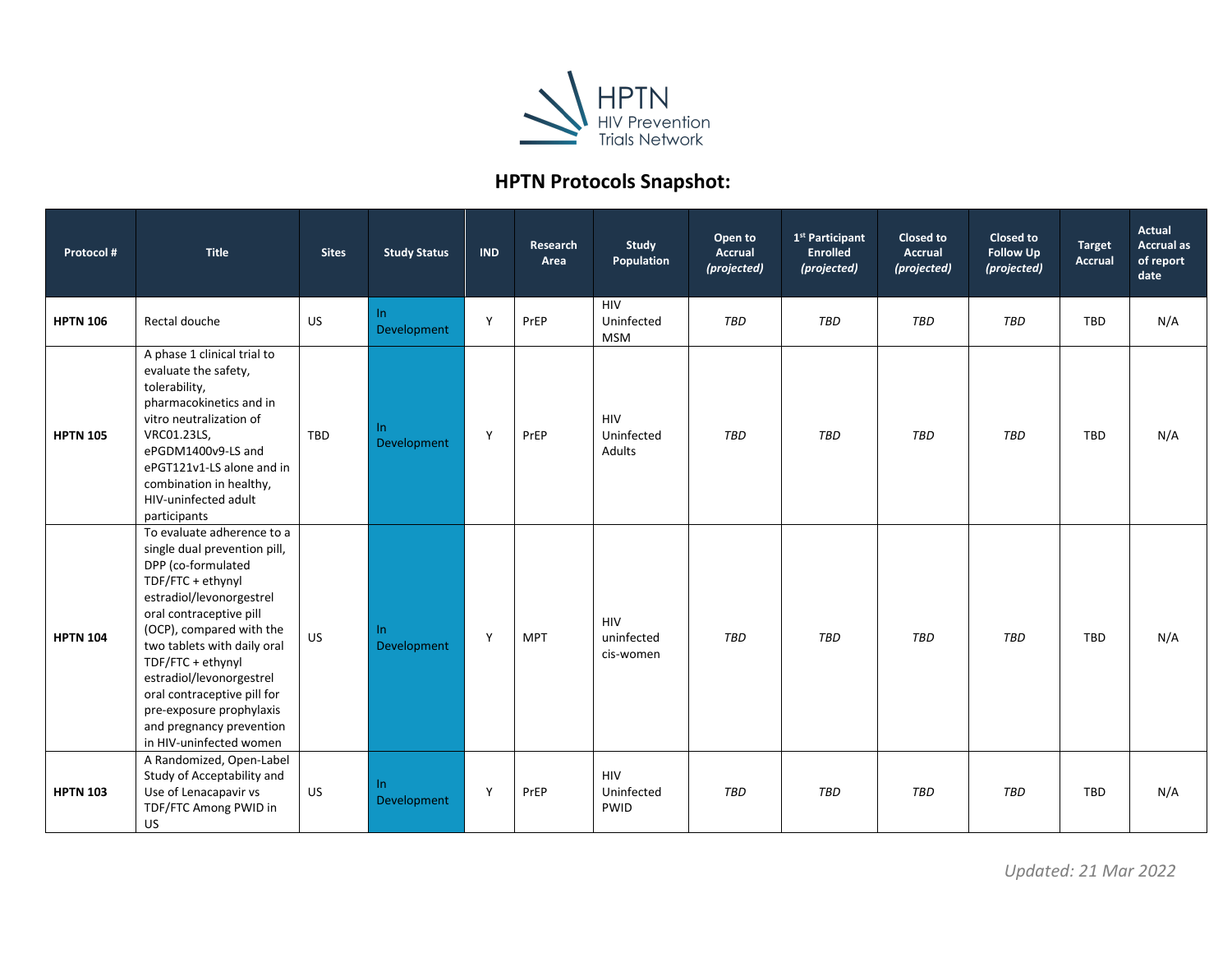| <b>HPTN 102</b>                     | A Randomized, Open-Label<br>Study of Acceptability and<br>Use of Lenacapavir vs<br>TDF/FTC Among US<br>Women                                                                                                                                                                                                                      | <b>US</b> | In<br>Development  | Y          | PrEP                               | <b>HIV</b><br>Uninfected<br>Women  | TBD              | TBD              | <b>TBD</b> | TBD        | TBD  | N/A |
|-------------------------------------|-----------------------------------------------------------------------------------------------------------------------------------------------------------------------------------------------------------------------------------------------------------------------------------------------------------------------------------|-----------|--------------------|------------|------------------------------------|------------------------------------|------------------|------------------|------------|------------|------|-----|
| <b>HVTN 138/</b><br><b>HPTN 098</b> | A phase 1 clinical trial to<br>evaluate the safety,<br>tolerability,<br>pharmacokinetics and<br>antiviral activity of the<br>monoclonal antibody<br>CAP256V2LS administered<br>alone and in combination<br>with VRC07-523LS via<br>intravenous or<br>subcutaneous infusions in<br>healthy, HIV-1 uninfected<br>adult participants | TBD       | In.<br>Development | <b>TBD</b> | Antibody<br>Mediated<br>Prevention | <b>HIV</b><br>Uninfected<br>Adults | TBD              | TBD              | TBD        | <b>TBD</b> | 125  | N/A |
| <b>HPTN 097</b>                     | HPTN 074 Plus: A Phase III<br>Randomized Clinical Trial<br>to Optimize HIV Viral<br><b>Suppression Comparing</b><br>the HPTN 074 Intervention<br>and immediate ART as the<br>Standard of Care with an<br>Integrated Intervention of<br>Immediate MAT plus<br><b>Enhanced Social Support</b><br>among HIV-infected PWID            | TBD       | In<br>Development  | <b>TBD</b> | Integrated<br>Strategy             | <b>PWID</b>                        | TBD              | TBD              | TBD        | TBD        | TBD  | N/A |
| <b>HVTN 129/</b><br><b>HPTN 088</b> | A Phase I clinical trial to<br>evaluate the safety,<br>pharmacokinetics, and<br>functional activity of a<br>trispecific antibody,<br>SAR441236, in healthy,<br>HIV-1 uninfected adult<br>participants                                                                                                                             | <b>US</b> | In<br>Development  | Y          | Antibody<br>Mediated<br>Prevention | HIV-<br>uninfected<br>adults       | TBD              | TBD              | TBD        | <b>TBD</b> | 87   | N/A |
| <b>HPTN 096</b>                     | Getting to Zero among<br>Black MSM in the<br>American South: Testing<br>the Efficacy of an<br>Integrated Intervention<br>Strategy                                                                                                                                                                                                 | <b>US</b> | Pending            | N          | Integrated<br>Strategy             | <b>Black MSM</b>                   | <b>July 2022</b> | <b>July 2022</b> | Sept 2026  | Sept 2026  | 3200 | N/A |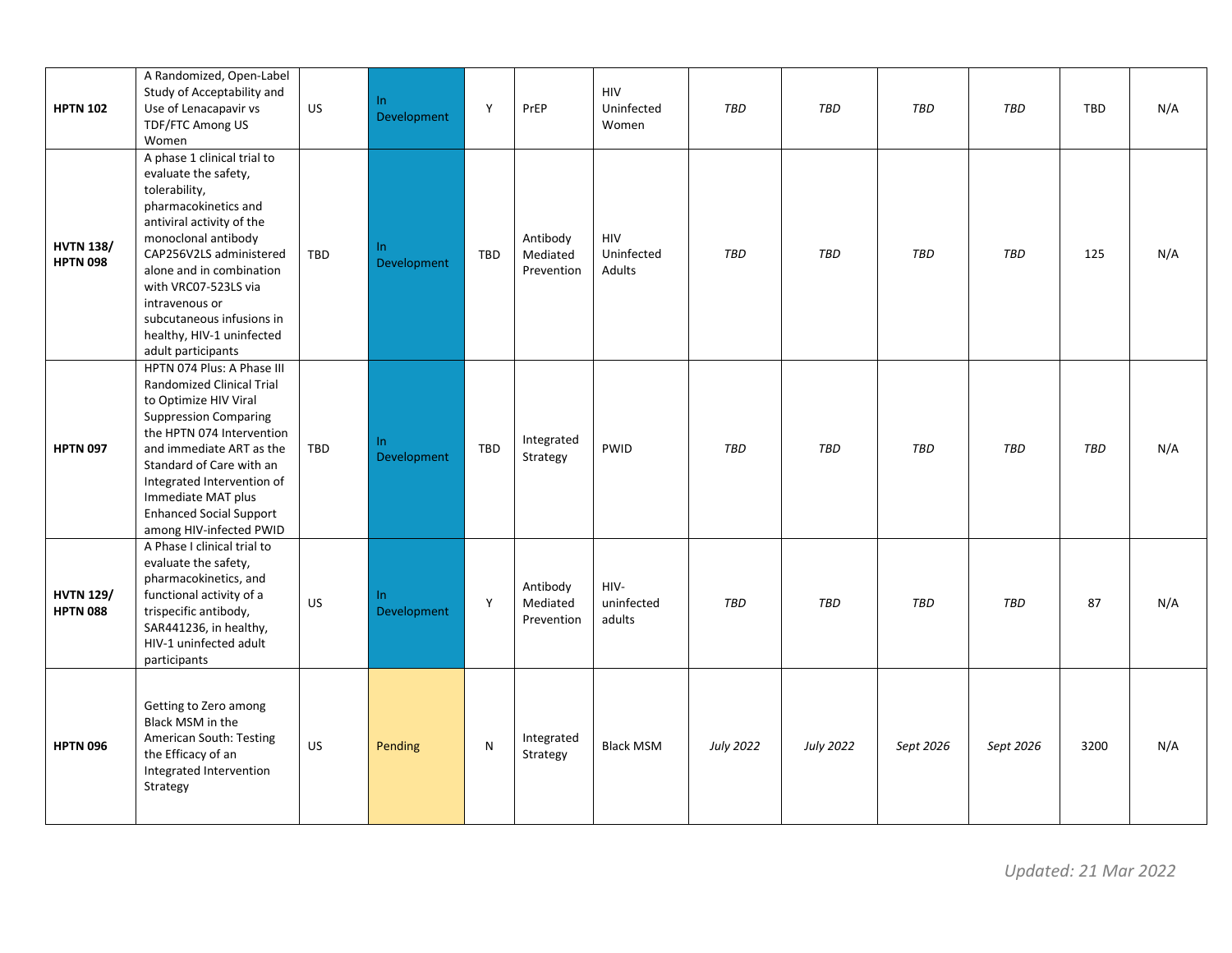| <b>HVTN 804/</b><br><b>HPTN 095</b>   | Antiretroviral analytical<br>treatment interruption<br>(ATI) to assess<br>immunologic and<br>virologic responses in<br>participants who received<br>VRC01 or placebo and<br>became HIV-infected<br>during HVTN 704/HPTN<br>085                           | US/INTL     | Open to<br><b>Accrual</b> | N | Antibody<br>Mediated<br>Prevention | HIV-infected<br>MSM and<br><b>TGW</b> | 5 Feb 2020  | TBD         | TBD               | <b>TBD</b> | 46  | N/A |
|---------------------------------------|----------------------------------------------------------------------------------------------------------------------------------------------------------------------------------------------------------------------------------------------------------|-------------|---------------------------|---|------------------------------------|---------------------------------------|-------------|-------------|-------------------|------------|-----|-----|
| <b>HVTN</b><br><b>140/HPTN</b><br>101 | A phase 1 dose-escalation<br>clinical trial to evaluate the<br>safety, tolerability, and<br>pharmacokinetics of<br>PGDM1400LS alone and in<br>combination with VRC07-<br>523LS and PGT121.414.LS<br>in healthy, HIV-uninfected<br>adult participants     | US/INTL     | <b>Enrolling</b>          | Y | Antibody<br>Mediated<br>Prevention | HIV<br>Uninfected<br>Adults           | 20 Oct 2021 | 15 Nov 2021 | June 2022         | Apr 2023   | 95  | 15  |
| <b>HPTN 094</b>                       | <b>INTEGRA: A Vanguard</b><br>Study of Integrated<br><b>Strategies for Linking</b><br>Persons with Opioid Use<br>Disorder to Care and<br>Prevention for Addiction,<br>HIV, HCV and Primary Care                                                          | US          | <b>Enrolling</b>          | N | Integrated<br>Strategy             | PWID                                  | 7 May 2021  | 2 June 2021 | Sept 2023         | Sept 2024  | 860 | 137 |
| <b>HVTN 805/</b><br><b>HPTN 093</b>   | Antiretroviral analytical<br>treatment interruption<br>(ATI) to assess<br>immunologic and<br>virologic responses in<br>participants who received<br>VRC01 or placebo and<br>became HIV infected<br>during HVTN 703/HPTN<br>081                           | <b>INTL</b> | <b>Enrolling</b>          | N | Antibody<br>Mediated<br>Prevention | HIV-infected<br>women                 | 02 Apr 2021 | 28 May 2021 | <b>March 2022</b> | June 2024  | 61  | 8   |
| <b>HPTN 091</b>                       | Integrating HIV Prevention,<br>Gender-Affirmative<br>Medical Care, and Peer<br>Health Navigation to<br>Prevent HIV Acquisition<br>and HIV Transmission for<br>Transgender Women in<br>the Americas: A Vanguard<br>Feasibility and<br>Acceptability Study | US/INTL     | <b>Enrolling</b>          | N | Integrated<br>Strategy             | Transgender<br>Women                  | 24 Feb 2021 | 26 Mar 2021 | <b>July 2022</b>  | Apr 2024   | 310 | 109 |

*Updated: 21 Mar 2022*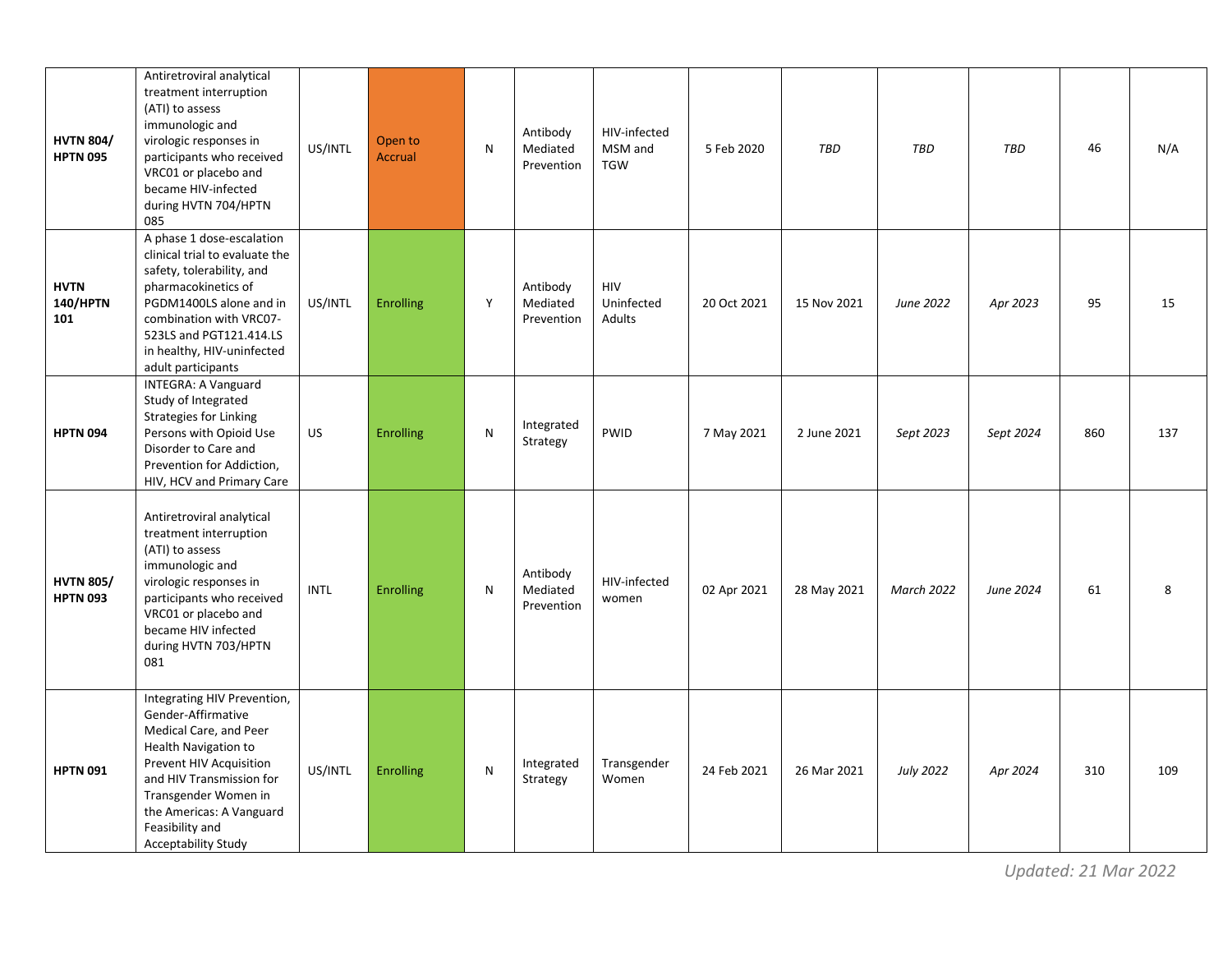| <b>HPTN 083-02</b>                  | <b>Factors Influencing</b><br>Adherence to Injectable<br>PrEP and Retention in an<br>Injectable PrEP Research<br>Study                                                                                                                                                                                                                                                | US/INTL     | <b>Enrolling</b>     | Y            | PrEP                               | HIV-<br>uninfected<br>MSM and<br><b>TGW</b> | 08 Oct 2019 | 5 Nov 2019  | Nov 2022    | Nov 2022         | 300  | 79   |
|-------------------------------------|-----------------------------------------------------------------------------------------------------------------------------------------------------------------------------------------------------------------------------------------------------------------------------------------------------------------------------------------------------------------------|-------------|----------------------|--------------|------------------------------------|---------------------------------------------|-------------|-------------|-------------|------------------|------|------|
| <b>HVTN 136/</b><br><b>HPTN 092</b> | A phase 1 dose-escalation<br>clinical trial to evaluate the<br>safety, tolerability,<br>pharmacokinetics, and<br>antiviral activity of the<br>monoclonal antibody<br>PGT121.414.LS<br>administered alone and in<br>combination with VRC07-<br>523LS via intravenous<br>infusion or via<br>subcutaneous injections in<br>healthy, HIV-uninfected<br>adult participants | <b>US</b>   | Closed to<br>Accrual | Y            | Antibody<br>Mediated<br>Prevention | HIV-<br>uninfected<br>adults                | 24 Aug 2020 | 10 Nov 2020 | 05 Oct 2021 | June 2022        | 32   | 33   |
| <b>HPTN 084-01</b>                  | Safety, Tolerability and<br>Acceptability of Long-<br><b>Acting Cabotegravir (CAB</b><br>LA) for the Prevention of<br>HIV among Adolescent<br>Females - A Sub-study of<br><b>HPTN 084</b>                                                                                                                                                                             | <b>INTL</b> | Closed to<br>Accrual | Y            | PrEP                               | HIV-<br>uninfected<br>adolescents           | 4 Nov 2020  | 3 Dec 2020  | 6 Aug 2021  | <b>July 2023</b> | 55   | 55   |
| <b>HPTN 084</b>                     | A Phase 3 Double Blind<br>Safety and Efficacy Study<br>of Long-Acting Injectable<br>Cabotegravir Compared to<br>Daily Oral TDF/FTC for Pre-<br>Exposure Prophylaxis in<br>HIV-Uninfected Women.                                                                                                                                                                       | <b>INTL</b> | Closed to<br>Accrual | $\mathsf{Y}$ | PrEP                               | HIV-<br>uninfected<br>women                 | 7 Nov 2017  | 27 Nov 2017 | 8 Nov 2020  | Mar 2022         | 3200 | 3224 |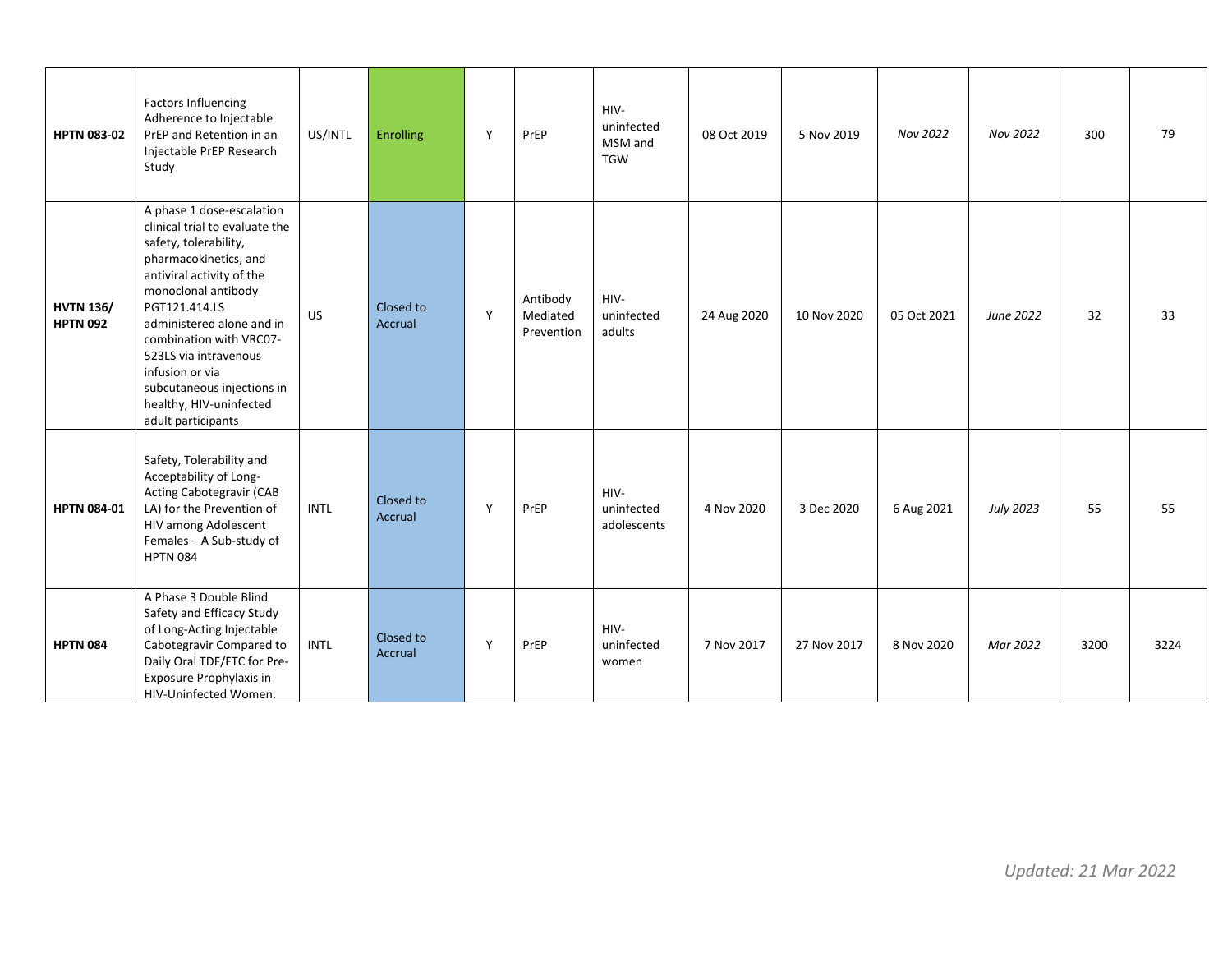| <b>HPTN 083-01</b>                    | Safety, Tolerability and<br>Acceptability of Long-<br><b>Acting Cabotegravir (CAB</b><br>LA) for the Prevention of<br>HIV among Adolescent<br>Males - A sub-study of<br><b>HPTN 083</b>                                                                                                                 | <b>US</b> | Closed to<br>Accrual   | Y | PrEP                               | HIV-<br>uninfected<br>adolescents           | 19 Feb 2020  | 6 July 2020 | 10 Jan 2022 | Apr 2023    | 55   | 9    |
|---------------------------------------|---------------------------------------------------------------------------------------------------------------------------------------------------------------------------------------------------------------------------------------------------------------------------------------------------------|-----------|------------------------|---|------------------------------------|---------------------------------------------|--------------|-------------|-------------|-------------|------|------|
| <b>HPTN 083</b>                       | A Phase 2b/3 Double Blind<br>Safety and Efficacy Study<br>of Injectable Cabotegravir<br>Compared to Daily Oral<br>Tenofovir Disoproxil<br>Fumarate/Emtricitabine<br>(TDF/FTC), for Pre-<br>Exposure Prophylaxis in<br>HIV-Uninfected Cisgender<br>Men and Transgender<br>Women who have Sex with<br>Men | US/INTL   | Closed to<br>Accrual   | Y | PrEP                               | HIV-<br>uninfected<br>MSM and<br><b>TGW</b> | 5 Dec 2016   | 19 Dec 2016 | 16 Mar 2020 | Jan 2024    | 5000 | 4570 |
| <b>HVTN</b><br><b>130/HPTN</b><br>089 | A Phase I clinical trial to<br>evaluate the safety,<br>pharmacokinetics, and<br>functional activity of a<br>combination of VRC07-<br>523LS, PGT121, and<br>PGDM1400 in healthy,<br>HIV-1 uninfected adult<br>participants.                                                                              | US        | Closed to<br>Follow-Up | Y | Antibody<br>mediated<br>prevention | HIV-<br>uninfected<br>adults                | 17 July 2019 | 31 Jul 2019 | 17 Dec 2019 | 25 Mar 2021 | 27   | 27   |
| <b>HVTN</b><br>127/HPTN<br>087        | A multicenter, randomized<br>phase 1 clinical trial to<br>evaluate the safety and<br>serum concentrations of a<br>human monoclonal<br>antibody, VRC-<br>HIVMAB075-00-AB<br>(VRC07-523LS),<br>administered in multiple<br>doses, routes, and dosing<br>schedules to healthy, HIV-<br>uninfected adults.  | US/INTL   | Closed to<br>Follow-Up | Y | Antibody<br>mediated<br>prevention | HIV-<br>uninfected<br>adults                | 2 Feb 2018   | 28 Feb 2018 | 9 Oct 2018  | 07 Dec 2020 | 124  | 124  |

*Updated: 21 Mar 2022*